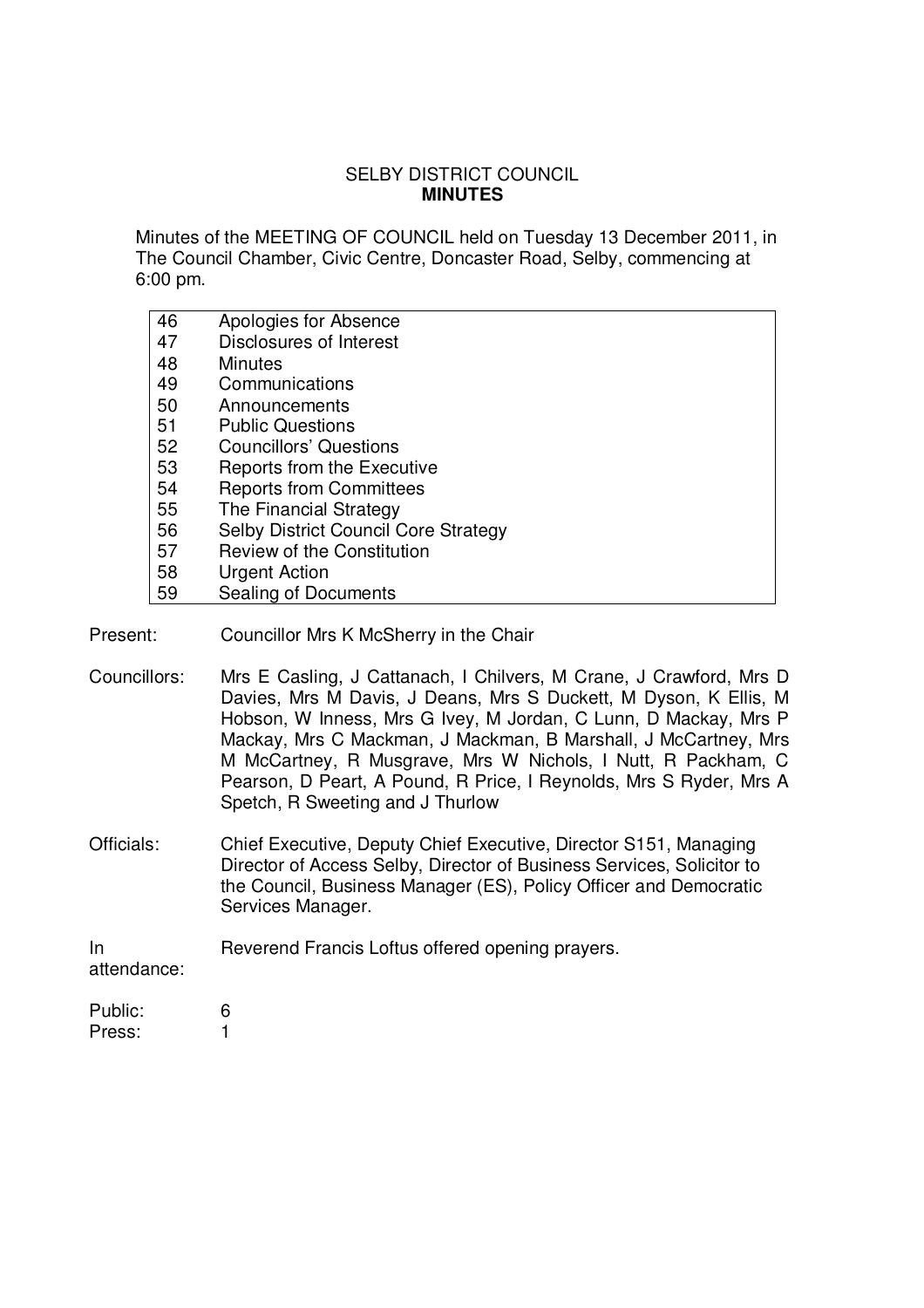## 56. **Selby District Council Core Strategy**

The Chief Executive reported on a fax received from the solicitors acting on behalf of Samuel Smiths Old Brewery (Tadcaster) in relation to the Core Strategy. The fax had been received immediately prior to the meeting and offered an alternative legal interpretation to the Council's. The document also questioned the involvement of Councillor C Metcalfe in the Core Strategy decision making process. The Chief Executive reminded Council that Councillor C Metcalfe had given apologies for this meeting.

Councillor Mackman presented the report which summarised the journey of the Core Strategy from the Examination in Public (EIP) in September 2011, through Executive Meetings and Policy Review Committee. Supplementary information was circulated which gave an update on ongoing work and requested that the following be inserted into the Green Belt Policy:

- F. Any sites considered for removal from the Green Belt under Criterion D4 (above) will be subject to a sustainability appraisal and assessed for their impact upon the following issues (non-exhaustive):
	- any other relevant policy/strategy; and
	- flood risk; and
	- nature conservation; and
	- impact upon heritage assets; and
	- impact upon landscape character; and
	- appropriate access to services and facilities; and
	- appropriate access to public transport.

The Council approved this amendment.

A Councillor highlighted table two in the report. The table demonstrated the phasing of dwelling growth over the plan period. There was a clerical error in the line relating to the years 2018 – 2022, the number of dwellings over this period should read 2300 and not 4800 as printed.

Councillors R Packham and M Jordan raised concerns over the revised allocation in Sherburn, the position of the SADPD in light of the changes to the Core Strategy and the decision to release all Phase Two Sites. Councillor J Mackman acknowledged the concerns and outlined that it was very difficult to anticipate the circumstances that had arisen following the Council's release of the Phase Two Sites.

The release of the Phase Two Sites was necessitated by the need to maintain a five year land supply. He added that it would be unlikely that the SADPD would be finalised prior to the Council adopting the Core Strategy.